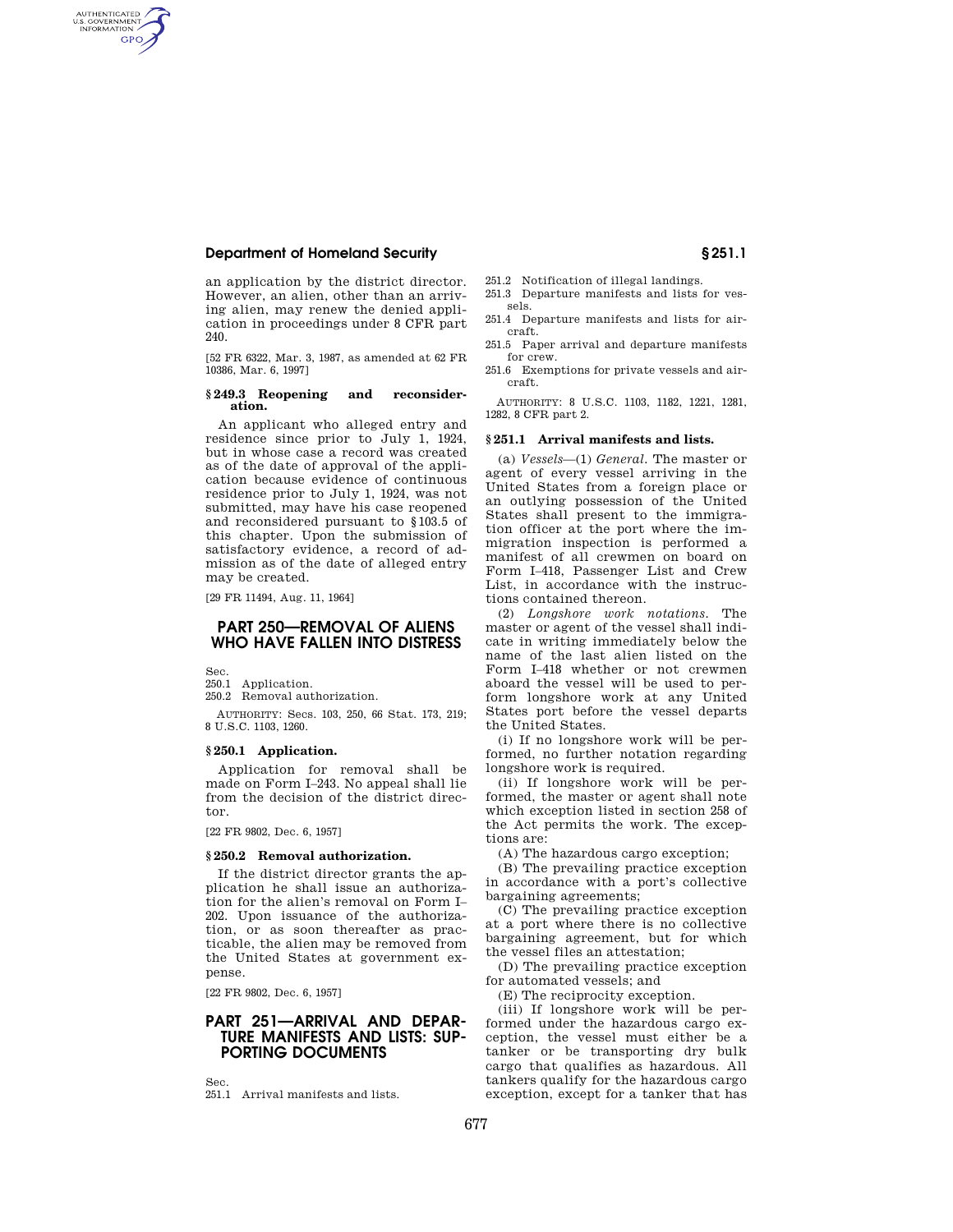been gas-freed to load non-hazardous dry bulk commodities.

(A) To invoke the exception for tankers, the master or agent shall note on the manifest that the vessel is a qualifying tanker.

(B) If the vessel is transporting dry bulk hazardous cargo, the master or agent shall note on the manifest that the vessel's dry bulk cargo is hazardous and shall show the immigration officer the dangerous cargo manifest that is signed by the master or an authorized representative of the owner, and that under 46 CFR 148.02 must be kept in a conspicuous place near the bridge house.

(iv) If longshore work will be performed under the prevailing practice exception, the master or agent shall note on the manifest each port at which longshore work will be performed under this exception. Additionally, for each port the master or agent shall note either that:

(A) The practice of nonimmigrant crewmen doing longshore work is in accordance with all collective bargaining agreements covering 30 percent or more of the longshore workers in the port;

(B) The port has no collective bargaining agreement covering 30 percent or more of the longshore workers in the port and an attestation has been filed with the Secretary of Labor;

(C) An attestation that was previously filed is still valid and the vessel continues to comply with the conditions stated in that attestation; or

(D) The longshore work consists of operating an automated, self-unloading conveyor belt or a vacuum-actuated system.

(v) If longshore work will be performed under the reciprocity exception, the master or agent shall note on the manifest that the work will be done under the reciprocity exception, and will note the nationality of the vessel's registry and the nationality or nationalities of the holders of a majority of the ownership interest in the vessel.

(3) *Exception for certain Great Lakes vessels.* (i) A manifest shall not be required for a vessel of United States, Canadian, or British registry engaged solely in traffic on the Great Lakes or the St. Lawrence River and connecting waterways, herein designated as a Great Lakes vessel, unless:

(A) The vessel employs nonimmigrant crewmen who will do longshore work at a port in the United States; or

(B) The vessel employs crewmen of other than United States, Canadian, or British citizenship.

(ii) In either situation, the master shall note the manifest in the manner prescribed in paragraph (a)(2) of this section.

(iii) After submission of a manifest on the first voyage of a calendar year, a manifest shall not be required on subsequent arrivals unless a nonimmigrant crewman of other than Canadian or British citizenship is employed on the vessel who was not aboard and listed on the last prior manifest, or a change has occurred regarding the performance of longshore work in the United States by nonimmigrant crewmen, or a change has occurred in the exception that the master or agent of the vessel wishes to invoke which was not noted on the last prior manifest.

(4) The master or agent of a vessel that only bunkers at a United States port en route to another United States port shall annotate Form I–418 presented at the onward port to indicate the time, date, and place of bunkering.

(5) If documentation is required to support an exception, as described in §258.2 of this chapter, it must accompany the manifest.

(b) *Aircraft.* The captain or agent of every aircraft arriving in the United States from a foreign place or from an outlying possession of the United States, except an aircraft arriving in the United States directly from Canada on a flight originating in that country, shall present to the immigration officer at the port where the inspection is performed a manifest on United States Customs Service Form 7507 or on the International Civil Aviation Organization's General Declaration of all the alien crewmembers on board, including alien crewmembers who are returning to the United States after taking an aircraft of the same line from the United States to a foreign place or alien crewmembers who are entering